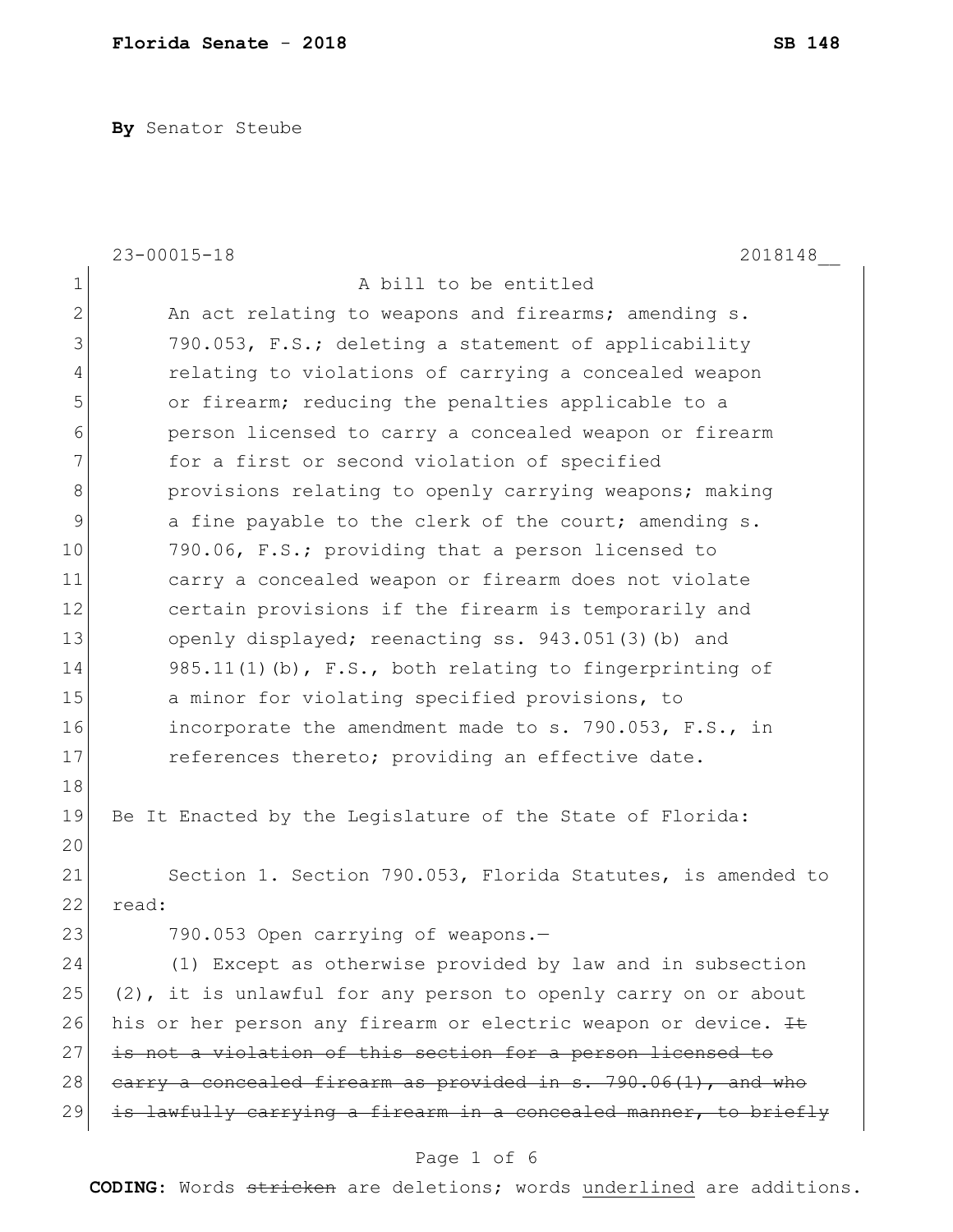|    | $23 - 00015 - 18$<br>2018148                                    |
|----|-----------------------------------------------------------------|
| 30 | and openly display the firearm to the ordinary sight of another |
| 31 | person, unless the firearm is intentionally displayed in an     |
| 32 | angry or threatening manner, not in necessary self-defense.     |
| 33 | (2) A person may openly carry, for purposes of lawful self-     |
| 34 | defense:                                                        |
| 35 | (a) A self-defense chemical spray.                              |
| 36 | (b) A nonlethal stun gun or dart-firing stun gun or other       |
| 37 | nonlethal electric weapon or device that is designed solely for |
| 38 | defensive purposes.                                             |
| 39 | (3) (a) A Any person violating this section who is not          |
| 40 | licensed under s. 790.06 commits a misdemeanor of the second    |
| 41 | degree, punishable as provided in s. 775.082 or s. 775.083.     |
| 42 | (b) A person violating this section who is licensed under       |
| 43 | s. 790.06 commits:                                              |
| 44 | 1. A noncriminal violation with a penalty of:                   |
| 45 | a. Twenty-five dollars, payable to the clerk of the court,      |
| 46 | for a first violation; or                                       |
| 47 | b. Five hundred dollars, payable to the clerk of court, for     |
| 48 | a second violation.                                             |
| 49 | 2. A misdemeanor of the second degree, punishable as            |
| 50 | provided in s. 775.082 or s. 775.083, for a third or subsequent |
| 51 | violation.                                                      |
| 52 | Section 2. Subsection (1) of section 790.06, Florida            |
| 53 | Statutes, is amended to read:                                   |
| 54 | 790.06 License to carry concealed weapon or firearm.-           |
| 55 | (1) The Department of Agriculture and Consumer Services is      |
| 56 | authorized to issue licenses to carry concealed weapons or      |
| 57 | concealed firearms to persons qualified as provided in this     |
| 58 | section. Each such license must bear a color photograph of the  |
|    | Page 2 of 6                                                     |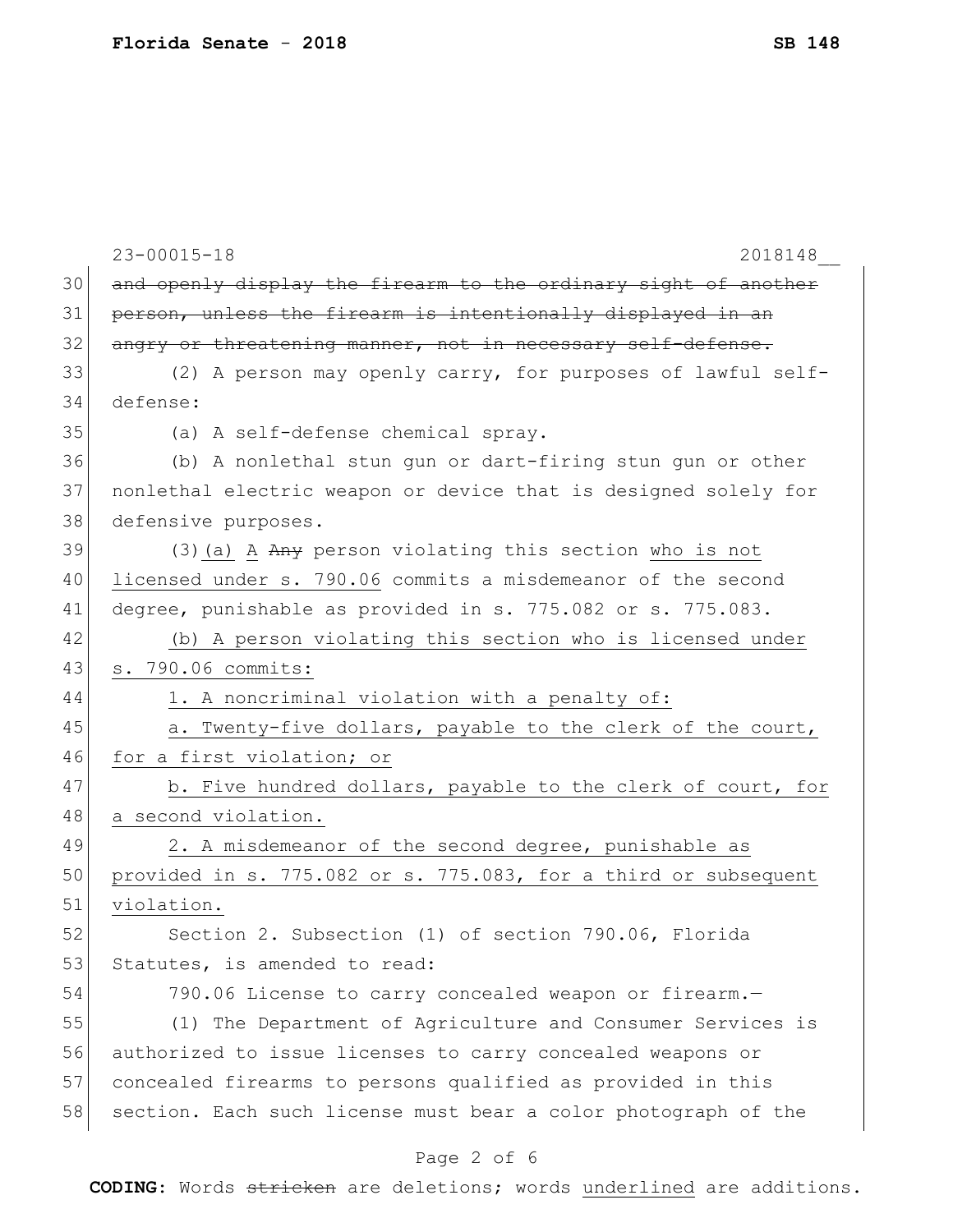23-00015-18 2018148\_\_ 59 licensee. For the purposes of this section, concealed weapons or 60 concealed firearms are defined as a handgun, electronic weapon 61 or device, tear gas gun, knife, or billie, but the term does not 62 include a machine gun as defined in s. 790.001(9). Such licenses 63 shall be valid throughout the state for a period of 7 years  $64$  after  $f$  and the date of issuance. Any person in compliance with 65 the terms of such license may carry a concealed weapon or 66 concealed firearm notwithstanding the provisions of s. 790.01. 67 The licensee must carry the license, together with valid 68 identification, at all times in which the licensee is in actual 69 possession of a concealed weapon or firearm and must display 70 both the license and proper identification upon demand by a law 71 enforcement officer. A person licensed to carry a concealed 72 firearm under this section whose firearm is temporarily and 73 openly displayed to the ordinary sight of another person does 74 not violate s. 790.053 and may not be arrested or charged with a 75 noncriminal or criminal violation of s. 790.053. Violations of 76 the provisions of this subsection shall constitute a noncriminal 77 violation with a penalty of \$25, payable to the clerk of the 78 court. 79 Section 3. For the purpose of incorporating the amendment 80 made by this act to section 790.053, Florida Statutes, in a 81 reference thereto, paragraph (b) of subsection (3) of section 82 943.051, Florida Statutes, is reenacted to read: 83 943.051 Criminal justice information; collection and 84 storage; fingerprinting.-85 (3) 86 (b) A minor who is charged with or found to have committed 87 | the following offenses shall be fingerprinted and the

## Page 3 of 6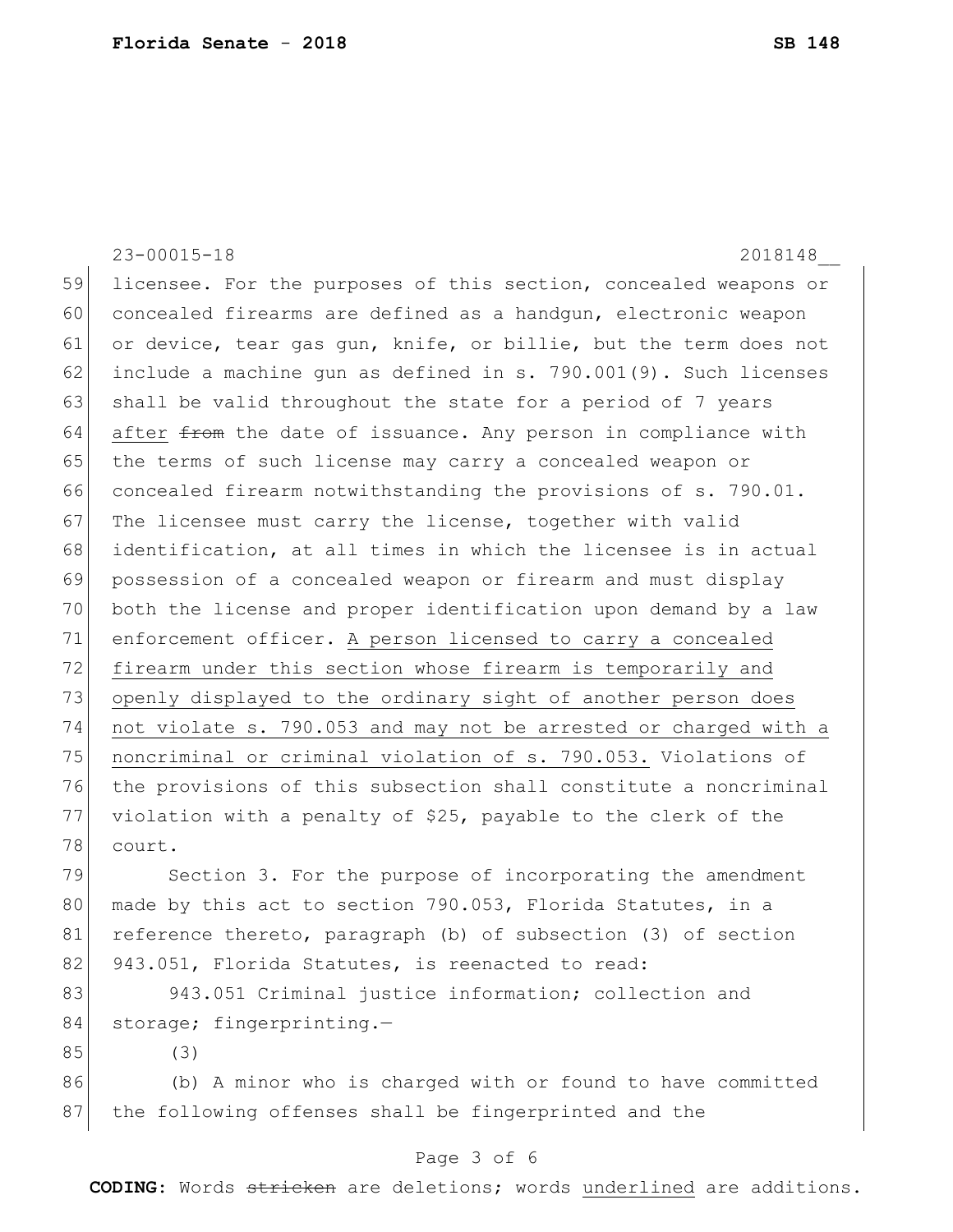|     | $23 - 00015 - 18$<br>2018148                                     |
|-----|------------------------------------------------------------------|
| 88  | fingerprints shall be submitted electronically to the            |
| 89  | department, unless the minor is issued a civil citation pursuant |
| 90  | to s. 985.12:                                                    |
| 91  | 1. Assault, as defined in s. 784.011.                            |
| 92  | 2. Battery, as defined in s. 784.03.                             |
| 93  | 3. Carrying a concealed weapon, as defined in s. 790.01(1).      |
| 94  | 4. Unlawful use of destructive devices or bombs, as defined      |
| 95  | in $s. 790.1615(1)$ .                                            |
| 96  | 5. Neglect of a child, as defined in s. $827.03(1)(e)$ .         |
| 97  | 6. Assault or battery on a law enforcement officer, a            |
| 98  | firefighter, or other specified officers, as defined in s.       |
| 99  | $784.07(2)$ (a) and (b).                                         |
| 100 | 7. Open carrying of a weapon, as defined in s. 790.053.          |
| 101 | 8. Exposure of sexual organs, as defined in s. 800.03.           |
| 102 | 9. Unlawful possession of a firearm, as defined in s.            |
| 103 | $790.22(5)$ .                                                    |
| 104 | 10. Petit theft, as defined in $s. 812.014(3)$ .                 |
| 105 | 11. Cruelty to animals, as defined in s. $828.12(1)$ .           |
| 106 | 12. Arson, as defined in s. 806.031(1).                          |
| 107 | 13. Unlawful possession or discharge of a weapon or firearm      |
| 108 | at a school-sponsored event or on school property, as provided   |
| 109 | in s. 790.115.                                                   |
| 110 | Section 4. For the purpose of incorporating the amendment        |
| 111 | made by this act to section 790.053, Florida Statutes, in a      |
| 112 | reference thereto, paragraph (b) of subsection (1) of section    |
| 113 | 985.11, Florida Statutes, is reenacted to read:                  |
| 114 | 985.11 Fingerprinting and photographing.-                        |
| 115 | (1)                                                              |
| 116 | (b) Unless the child is issued a civil citation or is            |
|     |                                                                  |

## Page 4 of 6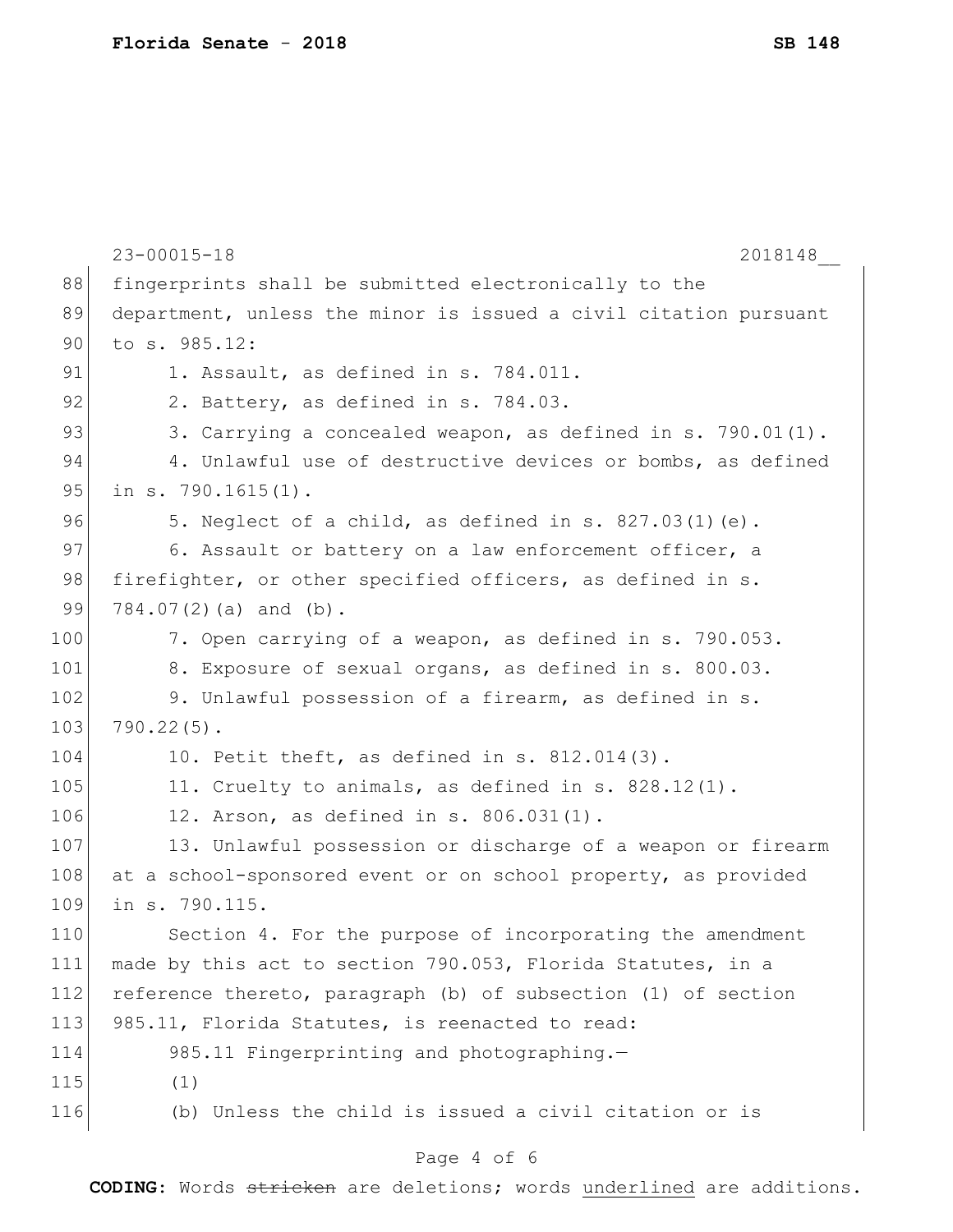|     | $23 - 00015 - 18$<br>2018148                                    |
|-----|-----------------------------------------------------------------|
| 117 | participating in a similar diversion program pursuant to s.     |
| 118 | 985.12, a child who is charged with or found to have committed  |
| 119 | one of the following offenses shall be fingerprinted, and the   |
| 120 | fingerprints shall be submitted to the Department of Law        |
| 121 | Enforcement as provided in s. $943.051(3)(b)$ :                 |
| 122 | 1. Assault, as defined in s. 784.011.                           |
| 123 | 2. Battery, as defined in s. 784.03.                            |
| 124 | 3. Carrying a concealed weapon, as defined in s. 790.01(1).     |
| 125 | 4. Unlawful use of destructive devices or bombs, as defined     |
| 126 | in $s. 790.1615(1)$ .                                           |
| 127 | 5. Neglect of a child, as defined in s. $827.03(1)(e)$ .        |
| 128 | 6. Assault on a law enforcement officer, a firefighter, or      |
| 129 | other specified officers, as defined in s. $784.07(2)(a)$ .     |
| 130 | 7. Open carrying of a weapon, as defined in s. 790.053.         |
| 131 | 8. Exposure of sexual organs, as defined in s. 800.03.          |
| 132 | 9. Unlawful possession of a firearm, as defined in s.           |
| 133 | $790.22(5)$ .                                                   |
| 134 | 10. Petit theft, as defined in s. 812.014.                      |
| 135 | 11. Cruelty to animals, as defined in s. 828.12(1).             |
| 136 | 12. Arson, resulting in bodily harm to a firefighter, as        |
| 137 | defined in s. 806.031(1).                                       |
| 138 | 13. Unlawful possession or discharge of a weapon or firearm     |
| 139 | at a school-sponsored event or on school property as defined in |
| 140 | s. 790.115.                                                     |
| 141 |                                                                 |
| 142 | A law enforcement agency may fingerprint and photograph a child |
| 143 | taken into custody upon probable cause that such child has      |
| 144 | committed any other violation of law, as the agency deems       |
| 145 | appropriate. Such fingerprint records and photographs shall be  |
|     | Page 5 of 6                                                     |